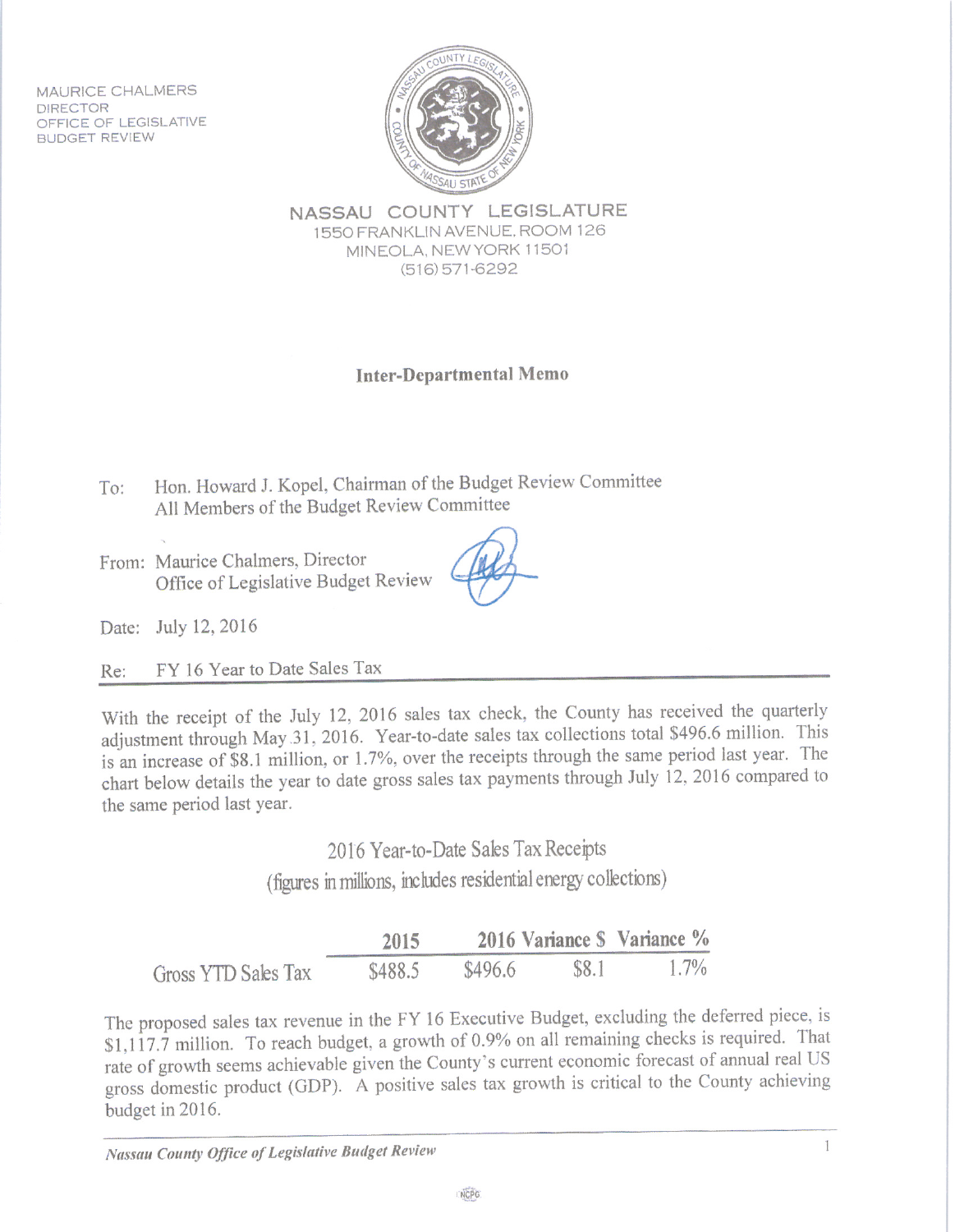A review of current local economic indicators reveals diversified economic growth indices.

- New York State Department of Labor figures reveal that the Nassau County labor market recorded strong, positive growth through May 2016. From both an annual and a monthly perspective, Nassau County has more employed residents and fewer unemployed residents; resulting in a lower unemployment rate.
- Siena Research Institute figures reveal that from an annual perspective regional consumer sentiment has risen 4.0%. The heightened consumer confidence has resulted in strengthened future consumer buying plans. According to Dr. Doug Lonnstrom, founding director of the Siena Research Institute, "Once again this quarter, consumer buying plans were up and for each of the five major purchases that continue to exceed their historic averages. At over 8 percent for homes and over 30 percent for furniture, we should expect those related markets to be active this summer and fall."<sup>1</sup>
- Multiple Listing Service of Long Island figures reveal that through May 2016 the Nassau County housing market has been experiencing strong growth. On a year to date basis, the number of home sales has increased 14.6% while median closed prices have grown 4.6% on average. Additionally, the strong growth is expected to continue over the next six months as the number of pending sales has risen 16.6% year to date through May 2016.
- Historically low interest rates continue to induce consumer spending. As of July 6, 2016, interest rates on 30 year US home mortgages dropped to their lowest level seen in three year. Concurrently, refinance applications rose 21 percent, reaching the highest level seen since January  $2015<sup>2</sup>$  Cash out refinancings can provide consumers with the funds necessary to make large purchases while simultaneously yielding an increase in disposable income.

Looking forward, the economic trend is expected to continue throughout 2016. A survey of current 2016 economic forecasts reveals that throughout the US, economic growth is expected to average 1.8%. The chart below illustrates the forecast real US GDP 2016 growth rates.

| Cancil Folcasis of CS 2010 Real ODT OROMA |       |
|-------------------------------------------|-------|
| Company                                   | 2016% |
| <b>Federal Reserve Bank</b>               | 1.7%  |
| Mortgage Bankers Association              | 1.9%  |
| Fannie Mae                                | 1.7%  |
| Average                                   | 1.8%  |

## **Current Forecasts of US 2016 Real GDP Growth**

Thus, the County appears to be on track to reach the sales tax budget. In their latest projection, the Administration is expecting to achieve a \$7.8 million surplus, but should remain cautiously

1

<sup>&</sup>lt;sup>1</sup> Lonnstrom, Doug, "Quarterly New York State Index of Consumer Sentiment including Gas and Food Analysis",

Siena College Research Institute, July 6, 2016.<br><sup>2</sup> "U.S. Mortgage Refinancings Surge as 30-Year Rate Lowest since May 2013: MBA", <u>Reuters.com</u>, July 6, 2016.